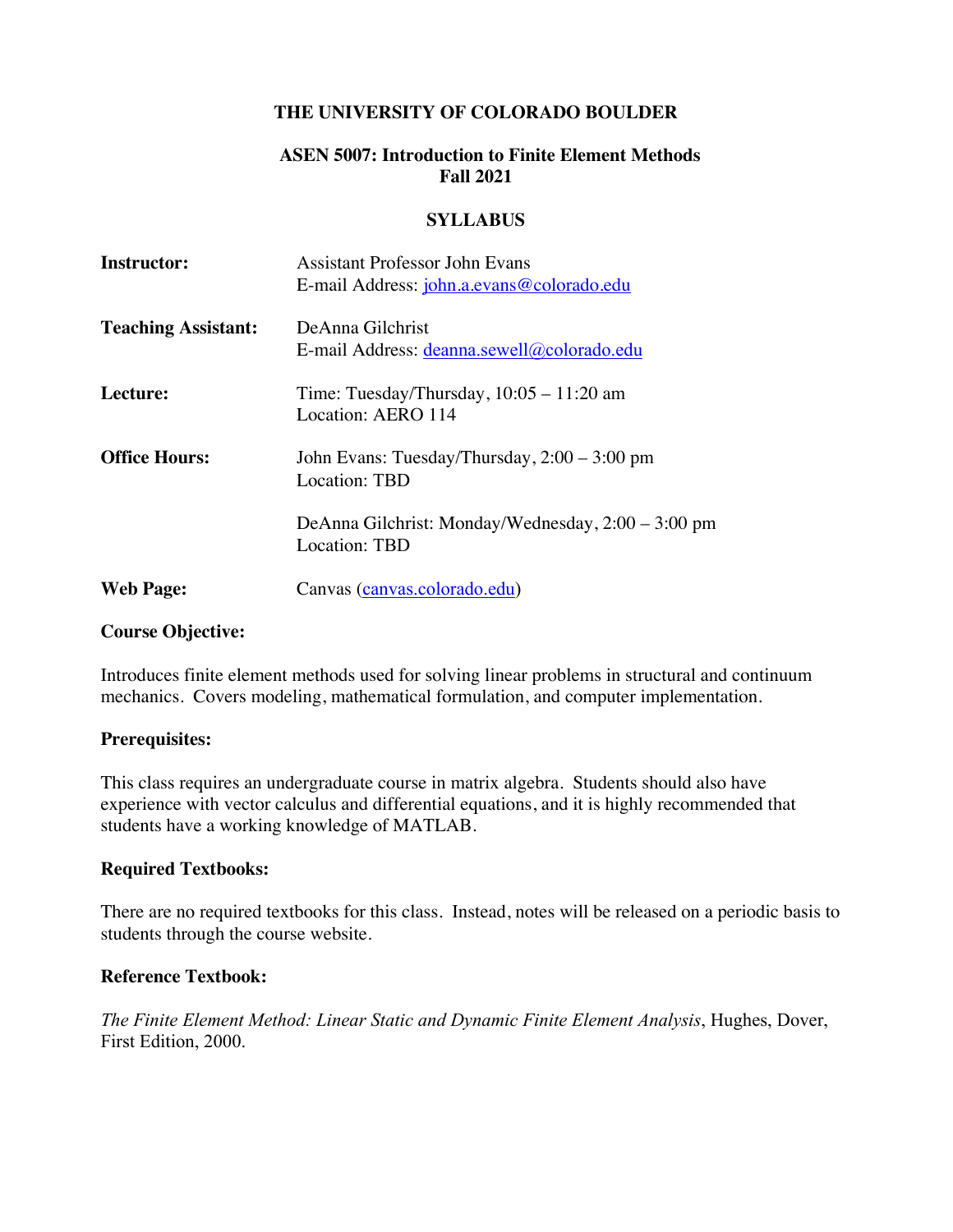## **Topics:**

- 1. History of Finite Element Analysis
- 2. Finite Element Analysis of a One-Dimensional Model Problem
- 3. Finite Element Analysis of Two-Dimensional Steady Heat Conduction
- 4. Primal Finite Element Analysis of Plane Strain Linear Elastostatics
- 5. Mixed Finite Element Analysis of Plane Strain Linear Elastostatics
- 6. Finite Element Analysis of Plane Strain Linear Elastodynamics

#### **Class Format:**

The class meets twice a week for an hour and fifteen minutes of formal lecture and discussion.

### **Grading:**

15% Homework Assignments 15% Concept Quizzes 20% Mini-Project 20% Midterm Exam 30% Final Exam

Grades will be posted to the class website on Canvas.

### **Homework Assignments:**

There will be four homework assignments covering both theory and implementation:

Assignment 1: One-Dimensional Finite Element Analysis Assigned: 08-31, Due: 09-21 Assignment 2: Finite Element Analysis of Steady Heat Conduction Assigned: 10-12, Due: 11-02 Assignment 3: Primal Finite Element Analysis of Plane Strain Linear Elastostatics Assigned: 11-02, Due: 11-16 Assignment 4: Mixed Finite Element Analysis of Plane Strain Linear Elastostatics Assigned: 11-16, Due: 12-07

Homework assignments are to be turned in through the course website by the start of class on their due date. Students should make an effort to turn in assignments that are organized, professional looking, and legible. Homework assignments will be graded on a completion basis only, and solutions will be made available so students can check the correctness of their work.

Collaboration is permitted on homework assignments. This means students may discuss the means and methods for solving problems and even compare answers, but students are not free to copy someone else's homework assignment. The work that a student turns in must be their own – copying is not allowed and will not be tolerated. Students who are caught copying (or providing their assignment to another) will receive an "F" for the course and reported to the Dean's office for further punitive action.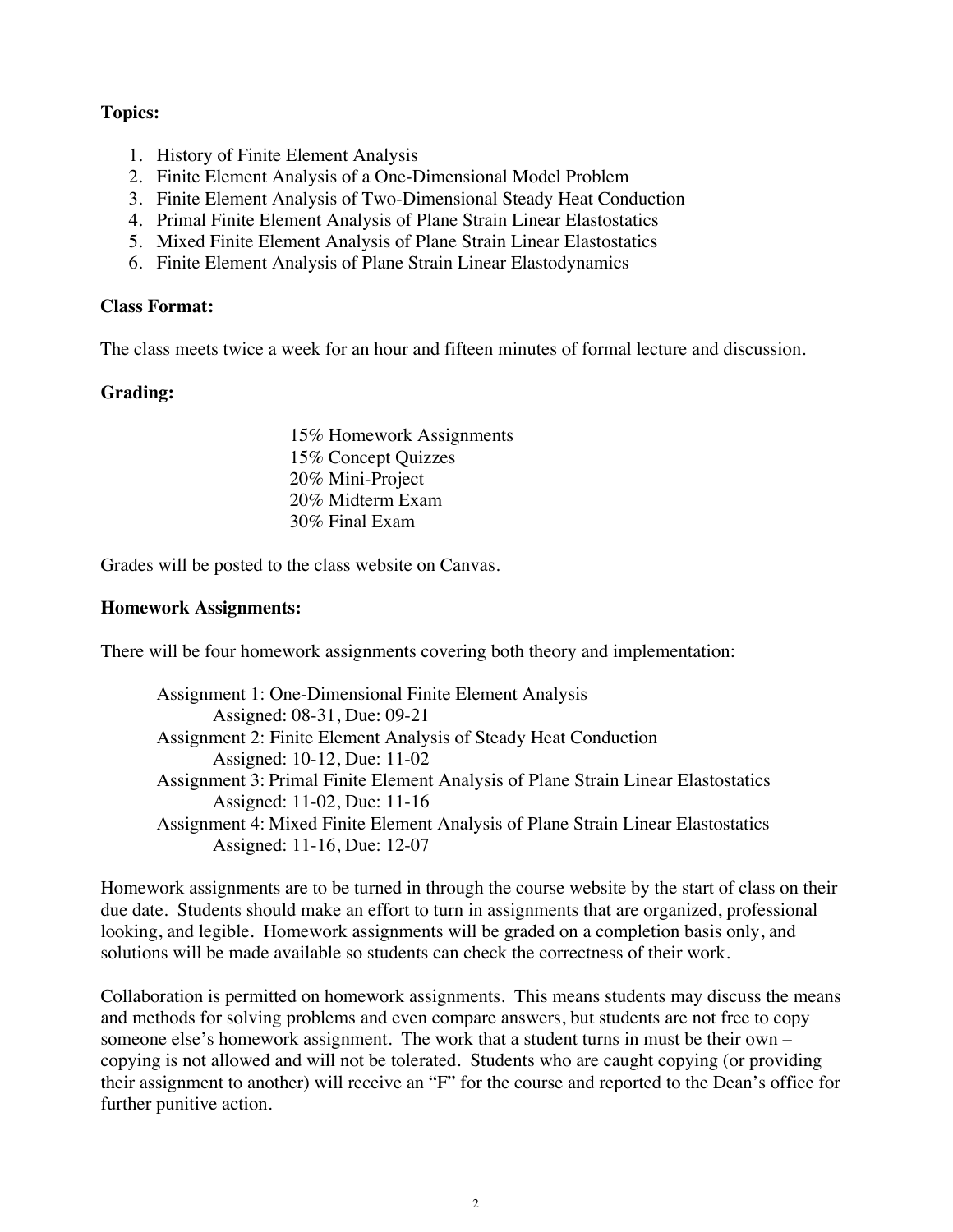## **Concept Quizzes:**

There will be five concept quizzes throughout the semester:

| Quiz 1: Strong, Weak, Minimization, and Variational Forms                  |
|----------------------------------------------------------------------------|
| Released: 09-02, Due: 09-07                                                |
| Quiz 2: One-Dimensional Finite Element Analysis                            |
| Released: 09-09, Due: 09-14                                                |
| Quiz 3: One-Dimensional Finite Element Implementation                      |
| Released: 09-23, Due: 09-28                                                |
| Quiz 4: Finite Element Analysis of Steady Heat Conduction                  |
| Released: 10-21, Due: 10-26                                                |
| Quiz 5: Mixed Finite Element Analysis of Plane Strain Linear Elastostatics |
| Released: 11-18, Due: 11-30                                                |

The quizzes are intended to help students identify, practice, and comprehend important finite element concepts. The quizzes will be administered as Canvas quizzes, and each quiz will be released on a Thursday immediately following lecture and due by the start of the following lecture. Students will have fifteen minutes to complete each quiz, and students will be able to take the quizzes as many times as they like before they are due.

### **Mini-Project:**

Students will use MATLAB to implement a finite element method for a one-dimensional model problem in the first half of the semester:

Mini-Project: Computer Implementation of a One-Dimensional Finite Element Code Assigned: 09-21, Due: 10-12 (Start of Class)

In this mini-project, students will not only create a MATLAB code to solve the given model problem using a finite element method, they will also create a MATLAB post-processing scheme to visualize the resulting solution field and construct a suitable verification test to confirm their code works as intended.

The mini-project is to be turned in through the course website by the start of class on its due date. Submissions should be organized and professional looking. Code should be commented. A readme should be included indicating how to run a student's code. The mini-project will be graded on both a completion basis and a correctness basis.

Collaboration is permitted on the mini-project. This means students may discuss the means and methods for solving problems and even compare answers, but students are not free to copy someone else's code. MOSS (Measure Of Software Similarity) will be used to detect potential cases of plagiarism. Students who are caught copying code (or providing their code to another) will receive an "F" for the course and reported to the Dean's office for further punitive action.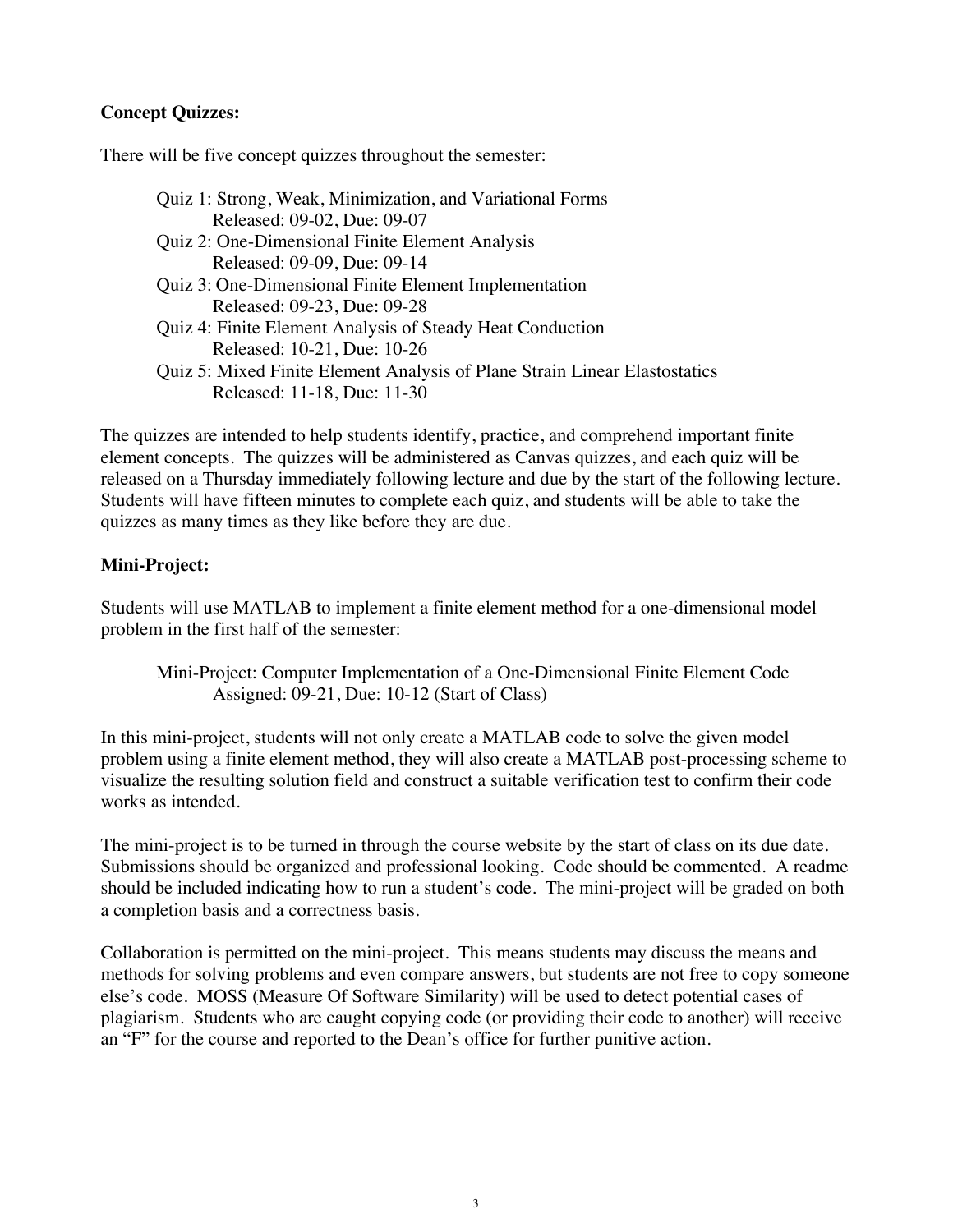### **Midterm Exam:**

There will be a midterm exam on October 19, 2021. This midterm exam will test material associated with "Finite Element Analysis of a One-Dimensional Model Problem". It will also test material associated with Homework Assignment 1, Concept Quizzes 1-3, and the Mini-Project.

The midterm exam will consist of a closed-book conceptual portion and an open-book applied portion. The conceptual portion will test a student's understanding of basic finite element concepts, while the applied portion will test a student's understanding of applied finite element concepts. Students will have seventy five minutes to complete the midterm exam. Online students will have 24 hours to take the exam from the start of the in-person exam, and their exam must be proctored.

Collaboration on the midterm exam will not be tolerated. Students who are caught in these activities will receive an "F" for the course and reported to the Dean's office for further punitive action. Students are free to ask the instructor any clarification questions.

# **Final Exam:**

There will be a final exam on December 11, 2021. The final exam will test all material associated with the course. In particular, it will test material associated with Homework Assignments 1-4, Concept Quizzes 1-5, the Mini-Project, and the Midterm Exam. However, the final exam will emphasize material covered after "Finite Element Analysis of a One-Dimensional Model Problem".

Like the midterm exam, the final exam will consist of a closed-book conceptual portion and an open-book applied portion. Students will have two and a half hours to complete the final exam. Online students will have 24 hours to take the exam from the start of the in-person exam, and their exam must be proctored.

# **MATLAB, Gmsh, and Paraview:**

The homework assignments and mini-project will make heavy use of MATLAB, Gmsh, and Paraview. Each of these software packages is available for Windows, MacOS, and Linux. CU Boulder has a campus site license for MATLAB. To download MATLAB, visit:

https://oit.colorado.edu/software-hardware/software-downloads-and-licensing/matlab#download

Gmsh is freely available to download at:

https://gmsh.info

Paraview is freely available to download at:

https://www.paraview.org

It is recommended that students download these packages as soon as possible.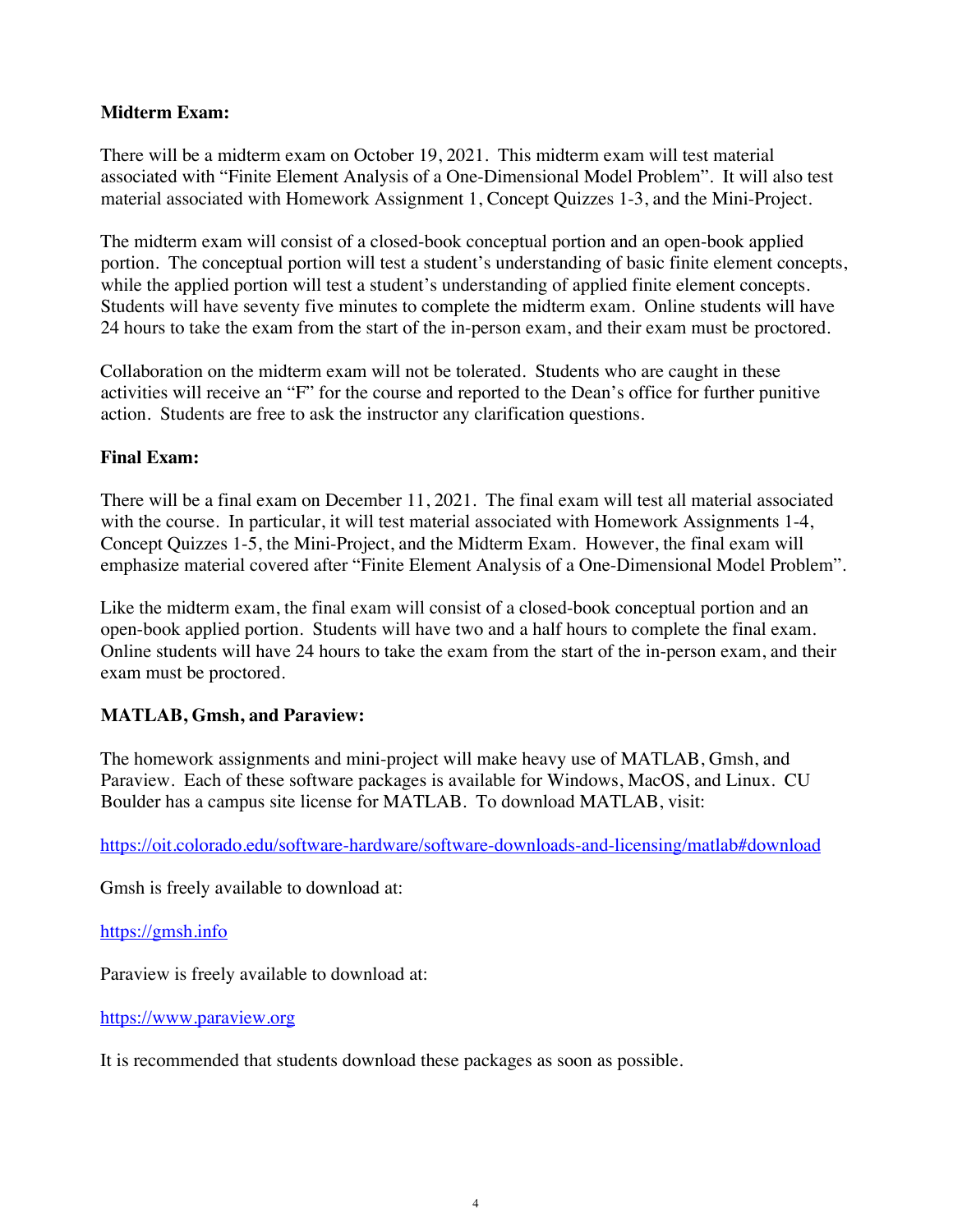### **Slack:**

A Slack channel has been created to foster communication. Students will receive an e-mail invitation to join this channel. Students can use Slack to ask questions regarding lecture material, homework assignments, concept quizzes, the mini-project, and the midterm and final exams. Slack is the instructor's preferred means of communication, and he will make every effort to respond to Slack messages within 24 hours.

### **Late Assignment and Missed Exam Policy:**

Generally speaking, late assignment submissions will not be accepted, and there will be no make-up quizzes or exams. That being said, we are living in unusual times, so please contact the instructor if you are unable to submit an assignment or take a quiz or exam due to illness, technical issues, or other challenging extenuating circumstances. Reasonable accommodations will be made where appropriate provided you contact the instructor before the assignment due date or quiz or exam date.

# **Requirements for COVID-19:**

As a matter of public health and safety due to the pandemic, all members of the CU Boulder community and all visitors to campus must follow university, department and building requirements and all public health orders in place to reduce the risk of spreading infectious disease. Students who fail to adhere to these requirements will be asked to leave class, and students who do not leave class when asked or who refuse to comply with these requirements will be referred to Student Conduct and Conflict Resolution. For more information, see the policy on classroom behavior and the Student Code of Conduct. If you require accommodation because a disability prevents you from fulfilling these safety measures, please follow the steps in the "Accommodation for Disabilities" statement on this syllabus.

As of Aug. 13, 2021, CU Boulder has returned to requiring masks in classrooms and laboratories regardless of vaccination status. This requirement is a temporary precaution during the delta surge to supplement CU Boulder's COVID-19 vaccine requirement. Exemptions include individuals who cannot medically tolerate a face covering, as well as those who are hearing-impaired or otherwise disabled or who are communicating with someone who is hearing-impaired or otherwise disabled and where the ability to see the mouth is essential to communication. If you qualify for a maskrelated accommodation, please follow the steps in the "Accommodation for Disabilities" statement on this syllabus. In addition, vaccinated instructional faculty who are engaged in an indoor instructional activity and are separated by at least 6 feet from the nearest person are exempt from wearing masks if they so choose.

Students who have tested positive for COVID-19, have symptoms of COVID-19, or have had close contact with someone who has tested positive for or had symptoms of COVID-19 must stay home. In this class, if you are sick or quarantined, please simply inform the instructor that you will not be attending lecture in-person. All lectures will be recorded for later viewing by students.If you are unable to complete an assignment, quiz, or exam due to illness, please inform the instructor before the assignment due date or quiz or exam date so that proper accommodations can be made.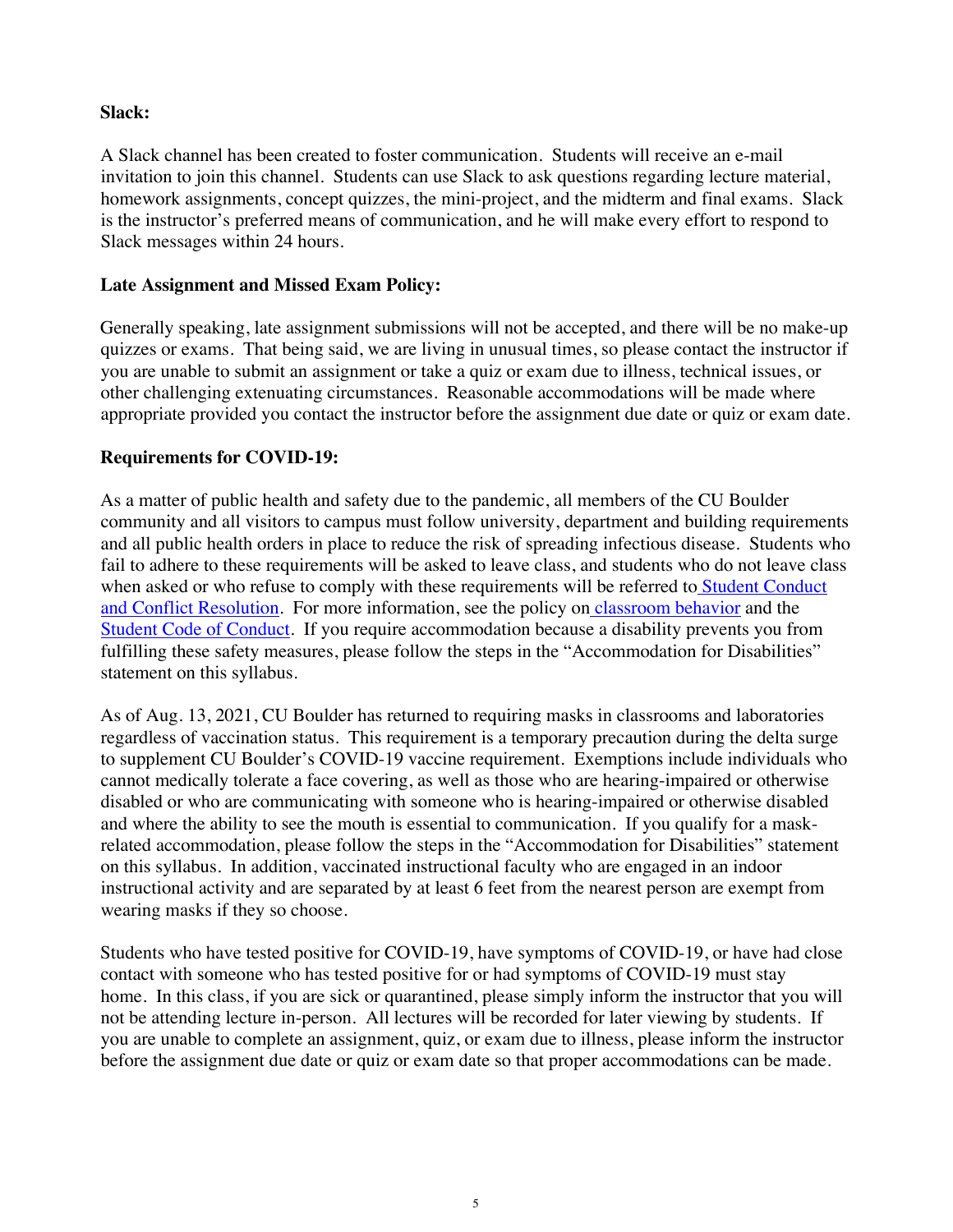### **Accommodation for Disabilities:**

If you qualify for accommodations because of a disability, please submit your accommodation letter from Disability Services to your faculty member in a timely manner so that your needs can be addressed. Disability Services determines accommodations based on documented disabilities in the academic environment. Information on requesting accommodations is located on the Disability Services website. Contact Disability Services at 303-492-8671 or dsinfo@colorado.edu for further assistance. If you have a temporary medical condition, see Temporary Medical Conditions on the Disability Services website.

# **Classroom Behavior:**

Both students and faculty are responsible for maintaining an appropriate learning environment in all instructional settings, whether in person, remote or online. Those who fail to adhere to such behavioral standards may be subject to discipline. Professional courtesy and sensitivity are especially important with respect to individuals and topics dealing with race, color, national origin, sex, pregnancy, age, disability, creed, religion, sexual orientation, gender identity, gender expression, veteran status, political affiliation or political philosophy. For more information, see the policies on classroom behavior and the Student Conduct & Conflict Resolution policies.

# **Preferred Student Names and Pronouns:**

CU Boulder recognizes that students' legal information doesn't always align with how they identify. Students may update their preferred names and pronouns via the student portal; those preferred names and pronouns are listed on instructors' class rosters. In the absence of such updates, the name that appears on the class roster is the student's legal name.

# **Honor Code:**

All students enrolled in a University of Colorado Boulder course are responsible for knowing and adhering to the Honor Code academic integrity policy. Violations of the Honor Code may include, but are not limited to: plagiarism, cheating, fabrication, lying, bribery, threat, unauthorized access to academic materials, clicker fraud, submitting the same or similar work in more than one course without permission from all course instructors involved, and aiding academic dishonesty. All incidents of academic misconduct will be reported to the Honor Code (honor@colorado.edu); 303-492-5550). Students found responsible for violating the academic integrity policy will be subject to nonacademic sanctions from the Honor Code as well as academic sanctions from the faculty member. Additional information regarding the Honor Code academic integrity policy can be found on the Honor Code website.

# **Sexual Misconduct, Discrimination, Harassment and/or Related Retaliation:**

The University of Colorado Boulder (CU Boulder) is committed to fostering an inclusive and welcoming learning, working, and living environment. CU Boulder will not tolerate acts of sexual misconduct (harassment, exploitation, and assault), intimate partner violence (dating or domestic violence), stalking, or protected-class discrimination or harassment by or against members of our community. Individuals who believe they have been subject to misconduct or retaliatory actions for